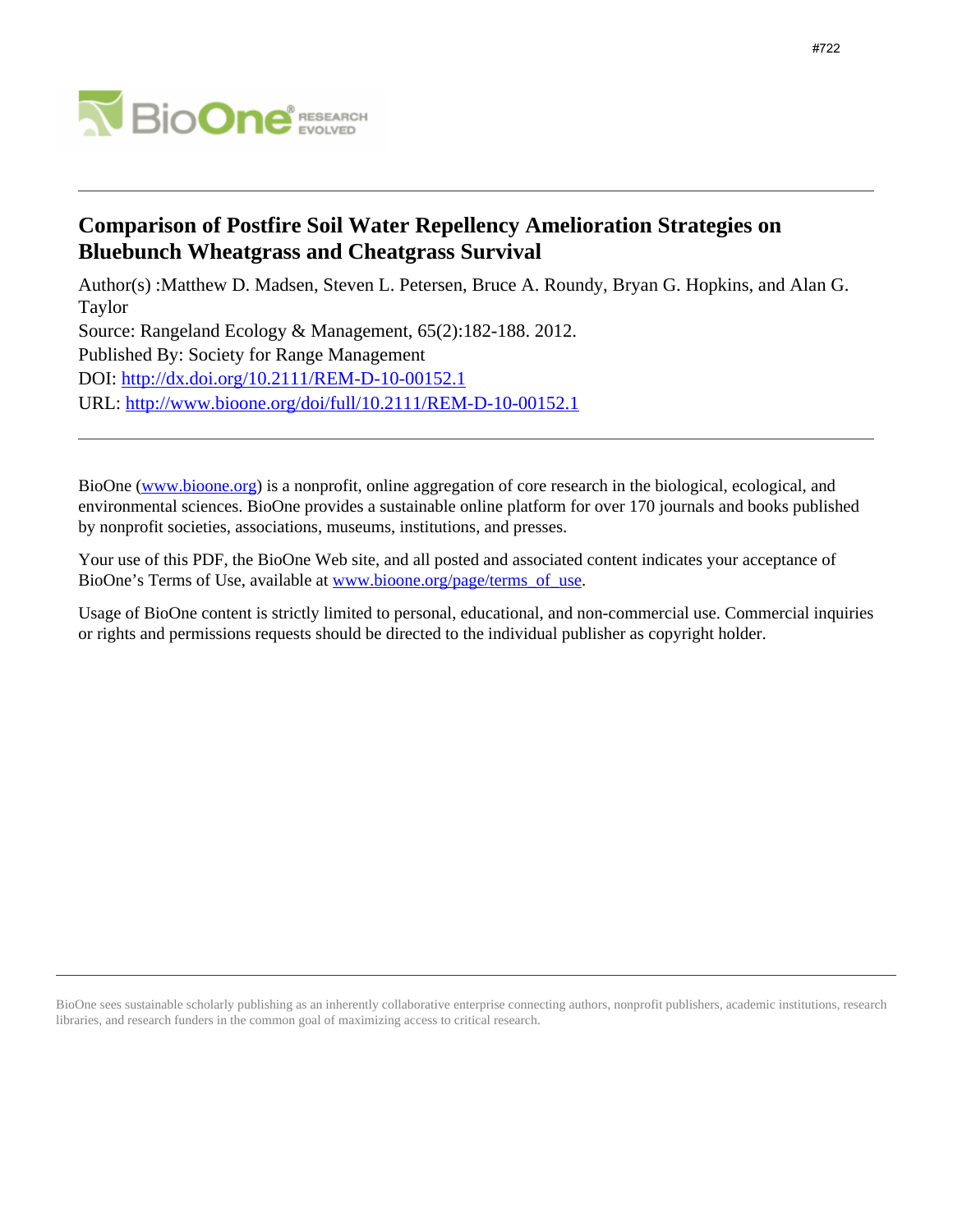# Comparison of Postfire Soil Water Repellency Amelioration Strategies on Bluebunch Wheatgrass and Cheatgrass Survival

Matthew D. Madsen,<sup>1</sup> Steven L. Petersen,<sup>2</sup> Bruce A. Roundy,<sup>3</sup> Bryan G. Hopkins,<sup>4</sup> and Alan G. Taylor<sup>5</sup>

Authors are <sup>1</sup>Ecologist, USDA-ARS Eastern Oregon Agricultural Research Center, Burns, OR 67826, USA; <sup>2</sup>Assistant Professor, <sup>3</sup>Professor, and <sup>4</sup>Associate Professor, Department of Plant and Wildlife Sciences, Brigham Young University, Provo, UT 84642, USA; and <sup>5</sup>Professor, Department of Horticulture, Cornell University, Geneva, NY 14456, USA.

#### Abstract

Soil water repellency can limit postfire reseeding efforts and thus increase the susceptibility of a site to weed invasion. We evaluated the effectiveness of wetting agents and simulated anchor chaining for improving seedling growth and survival in water-repellent soil, for the native perennial bluebunch wheatgrass (Pseudoroegneria spicata) and invasive annual cheatgrass (Bromus tectorum). Research was performed in a glasshouse, on 20-cm-diameter soil cores that were excavated from underneath burned Utah juniper (*Juniperus osteosperma*) trees. The experiment was arranged as a randomized split-plot design, with the two grass species sown separately under four soil treatments: 1) no treatment (control), 2) simulated anchor chaining (hereafter referred to as ''till''), 3) wetting agent, and 4) till plus wetting agent. Soil water content was highest in the wetting agent treatment, lower for till, and lowest in the control. Overall, the response of bluebunch wheatgrass and cheatgrass was similar among treatments. At the conclusion of the study, wetting agent cores had twice as many seedlings as the control, while the till and control were similar. Despite a lower number of seedlings, tilling in general resulted in the same level of biomass as the wetting agent treatment. Overall, biomass in the till and wetting agent treatments was at least twofold higher than the control. No benefit was found in applying both till and wetting agent treatments together in comparison to just applying wetting agent. Because of a lack of correlation between glasshouse and field settings the results of this study need to be interpreted with caution. Our data may indicate that if cheatgrass is not already present on the site, anchor chaining or treating the soil with wetting agent can increase establishment of seeded species.

#### Resumen

La impermeabilidad del suelo puede limitar los esfuerzo de resiembra posteriores a la aplicación del fuego y por lo hacer mas susceptible un sitio a la invasión de malezas. Evaluamos la efectividad de agentes humectantes y simulamos anclas encadenadas para mejorar el crecimiento y supervivencia de pla´ntulas en suelos impermeabilizados para el pasto perenne nativo (Pseudoroegneria spicata) y el pasto invasor anual (Bromus tectorum). La investigación se desarrollo en un invernadero en una muestra de suelo de 20 cm de diámetro colectada debajo de arboles de (Juniperus osteosperma). El diseño experimental fue de parcelas divididas aleatorias con los dos pastos sembrados de manera separada en cuatro tratamientos de suelo: 1) control, 2) simulación de cadena de ancla (referido como "labranza"), 3) agente humectante y 4) labranza mas agente humectante. El contenido de agua en el suelo fue mayor en el tratamiento con el agente humectante, menor para labranza y mas bajo en el control. En general, la respuesta de los pastos (*Pseudoroegneria spicata*) y (*Bromus tectorum*) fue similar entre los tratamientos. Como conclusión de este estudio, el suelo con el agente humectante tuvo mas del doble de plántulas que el control mientras la labranza y control fueron similares. Independientemente del bajo numero de plántulas el tratamiento de labranza en general tuvo el mismo nivel de biomasa que el tratamiento del agente humectante. En general, la biomasa en los tratamientos del humectante y la labranza fueron al menos dos veces mayores que el control. No se encontró beneficio en aplicar los tratamientos del humectante y la labranza juntos en comparación con solo la aplicación del agente humectante. Debido a la poca correlación entre la propuesta del invernadero de cristal y el campo los resultados de este estudio necesitan ser interpretados con precaución. Nuestros datos podrían indicar que sí el pasto Bromus tectorum no está presente en el sitio actualmente el uso de cadenas de anclaje o tratamiento en el suelo con agentes humectantes pueden aumentar el establecimiento de especies sembradas.

Key Words: anchor chaining, piñon-juniper, till, wetting agents, wildfire

## INTRODUCTION

Manuscript received 28 September 2010; manuscript accepted 28 November 2011.

Large-scale catastrophic wildfires are becoming more frequent and severe within sagebrush ecosystems of the Intermountain West (Pellant 1990; D'Antonio and Vitousek 1992; Miller and Tausch 2002; Keane et al. 2008). After a fire, the ability of a site to recover is dependent on the degree that ecological processes have been altered both before and after the fire (Briske et al. 2005). Modifications to the soil's ability to wet and retain water through the development or enhancement of a

Research was funded through the USDA-NRCS Conservation Initiative Grant and the USDA-ARS. Mention of a proprietary product does not constitute a guarantee or warranty of the product by USDA or the authors and does not imply its approval to the exclusion of the other products that also may be suitable.

At the time of the research, Madsen was a PhD Candidate, Plant and Wildlife Science, Brigham Young University, Provo, UT 84602, USA.

Correspondence: Matthew D. Madsen, USDA-ARS Eastern Oregon Agricultural Research Center, Burns, OR 97720, USA. Email: matthew.madsen@oregonstate.edu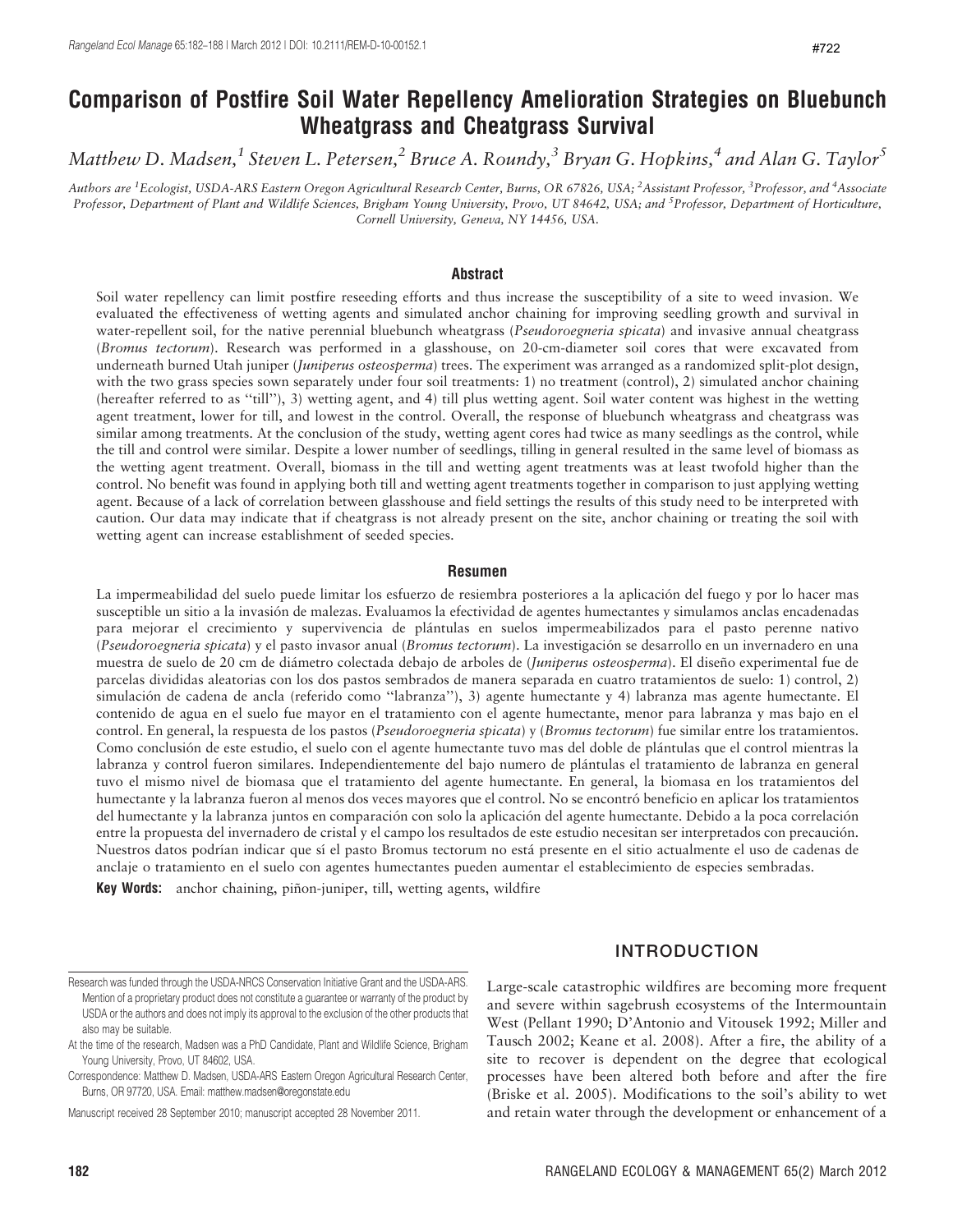postfire water-repellent layer is one such alteration that has the potential to control site recovery (e.g., Osborn et al. 1967; Krammes and Osborn 1969; Madsen et al. 2011).

Soil water repellency is common in arid and semiarid climates where woody vegetation types with oil- or wax-rich leaves persist with associated thick litter layers (Doerr et al. 2000; Jaramillo et al. 2000; Madsen et al. 2008; Glenn and Finley 2009). Water repellency can be induced through the secretion of waxes, oils, and resins from plants, insects, and microorganisms (Neinhuis and Barthlott 1997; Doerr et al. 2000). These hydrophobic compounds are mainly long-chained fatty acids that can be subdivided into primarily aliphatic hydrocarbons and amphiphilic compounds (Doerr et al. 2000; Horne and McIntosh 2000).

During a fire, heat volatilizes organic substances in the litter and upper water-repellent soil layers. These volatilized compounds move downward into the soil, condensing around soil particles in the cool underlying soil layers, resulting in a shallow wettable layer at the soil surface and an intensified waterrepellent zone below (DeBano et al. 1970; Doerr et al. 2009). Postfire water repellency decreases site stability by promoting wind and water erosion and impairing revegetation success (Doerr et al. 2000; Ravi et al. 2010). For example, during a rainfall event, water repellency impedes infiltration, leading to rapid saturation of the upper wettable layer. On steep slopes this saturation can enable water, soil, and debris to quickly flow downslope, resulting in extensive soil erosion, site degradation, and sediment pollution (DeBano 1981). Seeds that germinate in the upper wettable soil layer experience limited soil moisture availability as the water-repellent layer redirects soil moisture below the seedlings' root zone through breaks in the waterrepellent layer (Madsen 2010).

Limited seedling establishment can expose a site to weed invasion (Young et al. 1976; Keeley et al. 2005) and subsequently impair ecological services (i.e., Arnold et al. 1964; D'Antonio and Vitousek 1992). In light of these effects and the large amount of public capital invested in postfire rehabilitation treatments (Knutson et al. 2009), it may be important for postfire restoration practices to utilize treatment strategies that help mitigate impacts from soil water repellency.

Broadcast seeding followed by one-way anchor chaining has been shown to improve establishment of aerial-seeded plants, which subsequently minimizes weed invasion and promotes ecological function (MacDonald 1999; Ott et al. 2003; Juran et al. 2008). This versatile technology allows land managers to reseed landscapes that are typically not treatable by other mechanical methods due to a wide range of surface conditions such as steep slopes, rocky terrain, and accumulation of large woody plant material (McKenzie et al. 1984). Anchor chaining is of particular value for reseeding burned pinyon-juniper (Pinus spp.–*Juniperus* spp.) (P-J) ecosystems. When applied to this system, the tilling action of the anchor chain is thought to improve seedling establishment by enhancing seed soil contact and helping to ''break up'' the water repellency within the soil (Utah State Legislature Natural Resources, Agriculture, and Environment Interim Committee 1997). While there has been substantial internal knowledge developed over the years by land management personnel, formal studies examining the mechanisms by which anchor chaining influences restoration efforts in water-repellent soils is lacking. Improving our understanding of how anchor chaining influences site recovery in the presence of water-repellent soil will aid in the design and implementation of future restoration treatments.

The application of wetting agents (surfactants) after fire has been shown to reduce soil erosion and improve vegetation establishment on water-repellent soils in the chaparral ecosystem (e.g., Osborn et al. 1967; Krammes and Osborn 1969; DeBano and Conrad 1974). Since the 1970s, wetting agents have had limited use in wildland systems even though they have been extensively applied in urban landscapes (e.g., turfgrass). This use in urban landscapes has led to improvements in the effectiveness of wetting-agent chemicals for treating soil water repellency (Kostka 2000; Kostka and Bially 2005; Soldat et al. 2010; Oostindie et al. 2011). Recent evaluations within a glasshouse setting by Madsen (2010) provided evidence that wetting agents can improve ecohydrologic properties required for plant growth within postfire pinyon-juniper plant communities. Madsen (2010) found that water-repellent soil treated with wetting agent had significantly higher infiltration rates, soil water content, plant density, and biomass than a water-repellent soil without wetting agents. Subsequently, wetting agents may also provide an innovative approach for alleviating the effects of soil water repellency and promoting establishment of desired species.

The primary objectives of this study were to 1) compare seedling emergence, survival, and growth of a native plant species "Anatone" bluebunch wheatgrass [Pseudoroegneria spicata (Pursh) A. Löve] to that of cheatgrass (Bromus tectorum L.) in the presence of water-repellent soil; and 2) evaluate the effectiveness of wetting agents and soil tillage for ameliorating soil water repellency and improving soil water content, seedling density, plant survival, and plant biomass. Our hypothesis was that seedling emergence and growth of bluebunch wheatgrass and cheatgrass would be limited on water-repellent soils, and that the amelioration of soil water repellency through tillage or wetting agent application would benefit both species.

# MATERIALS AND METHODS

## Study Area

Effects of wetting agent application and simulated mechanical soil disturbance on postfire water-repellent soil were evaluated in a glasshouse experiment conducted from 10 February through 22 April 2009 at Brigham Young University (BYU), Provo, Utah. Soil used in the study was collected from the subcanopy of burned Utah juniper trees [Juniperus osteosperma (Torr.) Little], within the boundaries of the 2007 Milford Flat wildfire. This fire was ignited by lightning on 6 July 2007 and rapidly became Utah's largest wildfire on record, burning over 145 000 ha before its containment on 10 July 2007. Soil was collected 1 yr after the fire 13.7 km northwest of Milford, Utah (lat  $38^{\circ}26'12''N$ , long  $112^{\circ}51'46''W$ ) at the base of the Mineral Mountain Range. At this site the soil is a coarse sandy loam, mixed, mesic Aridic Haploxerolls. Before the fire, the vegetation community at the study site was a Phase III, P-J woodland (i.e., ''trees are the dominate vegetation and primary plant layer influencing ecological processes on the site''; Miller et al. 2005), with Utah juniper and singleleaf pinyon (Pinus monophylla Torr. & Frém.) as the predominant tree species. At the time of soil collection, the soil remained almost completely bare of live vegetation. Research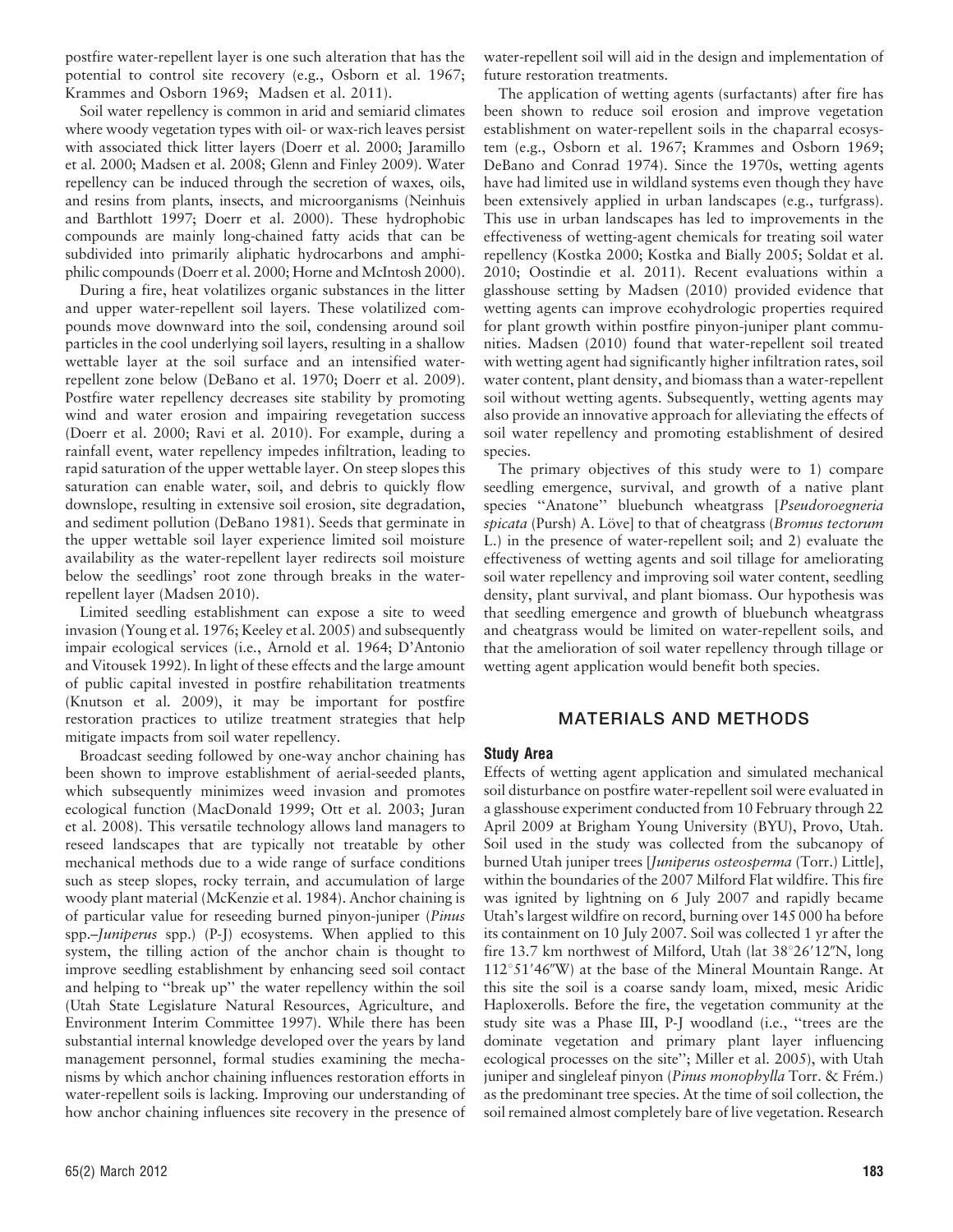by Madsen (2010) found that the upper layer of the soil was wettable down to  $1.7 \pm 0.2$  cm, after which the soil was water repellent, down an additional  $4.5 \pm 0.2$  cm. Estimates of the severity of the water-repellent layer using the water drop penetration time test (Krammes and DeBano 1965) showed that on average it would take  $87.6 \pm 11.0$  min (average and standard error of the mean) for a water drop to enter into the soil.

#### Study Design

Soil was collected with minimal disturbance by pressing large cylinders (20 cm diameter by 36 cm deep) into the soil with a front-end loader. Each cylinder or tube was then modified for use as a growing pot by fastening permeable ground cloth around the bottom to secure the core within the tube. In the glasshouse, pots were planted with either bluebunch wheatgrass or cheatgrass. Soil treatments included tilling, wetting agent application, both tilling and wetting agent application (till/ wetting agent), and no amelioration treatment (control). The study was arranged in a randomized block design, with five blocks and three subsamples per treatment, for a total of a 120 pots in the study (2 species by 4 treatments by 5 blocks by 3 subsamples  $= 120$  pots).

The tilling treatment was designed to mimic the effects of an Ely-style anchor chain (Vallentine 1989; Ott et al. 2003). Soil was tilled by pushing a handheld spade into the soil to a depth of 10 cm and then rotating on a horizontal plane, with the vertex at the soil surface, until the bottom of the spade emerged from the soil. This motion was repeated four times in each pot assigned to receive a till treatment.

Following the till treatment, all pots were seeded with 15 seeds of either bluebunch wheatgrass or cheatgrass, by hand-pressing the seeds just under the soil surface in each pot. Bluebunch wheatgrass seed was purchased from Granite Seed Company (Lehi, UT). Cheatgrass seed was collected within the boundaries of the Milford Flat fire near the area the soil cores were collected. Total germination was 65% for bluebunch wheatgrass and 99% for cheatgrass (as tested in 13-cm-diameter petri dishes using three replications of 100 seeds per species).

A non-ionic wetting agent from Aquatrols Corporation of America (Paulsboro, NJ), which is composed of a blend of alkylpolyglycoside and ethylene oxide/propylene oxide block copolymers, was applied at  $0.012$  ml $\cdot$  cm<sup>-2</sup> when the pots were first watered. Throughout the course of the study a mist sprinkler system was used to water the pots at a rate of  $2.7$  cm $\cdot$  h<sup>-1</sup>. Each pot received 400 ml of water during the initial watering. To encourage seed germination, pots were watered over the next 6 d, as needed, in order to keep the surface soil moist. Following this period, we watered pots with 400 ml, every 7 d for the duration of the study. Temperature of the glasshouse was set at  $23^{\circ}$ C with a 12-h photoperiod.

#### **Measurements**

Variables measured to assess treatment effects included soil water content, plant density, and above- and below-ground biomass. For each of the different water repellency amelioration treatments and the control, we randomly selected five pots for soil water content measurements. Soil water content was recorded every half hour with EC-5 Soil Moisture Sensors in conjunction with Em5b data loggers (Decagon Devices, Pullman, WA). We placed the soil probes within the wettable soil surface layer because it best represented growing conditions for newly emerged seedlings.

We measured plant density throughout the course of the study by recording the number of live seedlings every 3 d for all pots in the study. At harvest (61 d after seeding), we washed roots free of substrate and measured separately above-ground and belowground biomass (dried at  $65^{\circ}$ C for 72 h).

#### Data Analysis

Data were analyzed using SAS (Version 9.1; SAS Institute 2002), with significance determined at the  $P < 0.05$  level. The difference between the treatments for soil water content was investigated for each watering period, using repeated measures ANOVA analysis. A general linear model ANOVA for analyzing randomized complete block designs was used to determine differences among treatments and species for seedling density, above-ground biomass, and below-ground biomass. Seedling counts were analyzed at peak plant density (around 9–15 d after seeding depending on treatment and species) and at the conclusion of the study. We also compared the percentage of seedlings lost between peak density counts to the number of seedlings alive at the end of the study. A separate analysis was also performed on peak and final plant densities after normalizing the species densities by total germination percentage. When conducting pairwise comparisons species were treated as split-plot factors, with mean values separated using Fisher's Least Significant Difference test.

#### RESULTS

Treatment, watering period, and treatment by watering period interactions were significant for soil water content ( $P < 0.001$ ). Differences among treatments for soil water content were generally greatest at the beginning of the study and decreased over time (Fig. 1). Water content of soil treated with wetting agent was significantly higher than all treatments for the first five watering periods. Beyond that point, soil treated with wetting agent differed only from the control. Water content in soils receiving the till/wetting agent treatment was higher than observed in soils receiving only the till treatment for the first three watering periods and was higher than the control for all watering periods except period 8. Soil water content response was mixed for the till treatment with relatively moderate increases during the initial part of the study (day 0–12) and final half of the study (day 35–61) (Fig. 1).

Species and treatment interactions for peak and final density were significant (Table 1; Fig. 2A). Cheatgrass seedling density was consistently 1.5 times greater than that of bluebunch wheatgrass across all treatments. When seedling densities were normalized by the percentage of germinable seeds, species was not a significant factor (Table 1; Fig. 2). The lowest peak seedling density values were associated with the till treatment. Wetting agent and till/wetting agent treatments had greater peak seedling density than the till treatment. The control showed intermediate values relative to till and wetting agent treatments (Fig. 2).

Seedling mortality between peak density counts and that recorded at the end of the study was attributable only to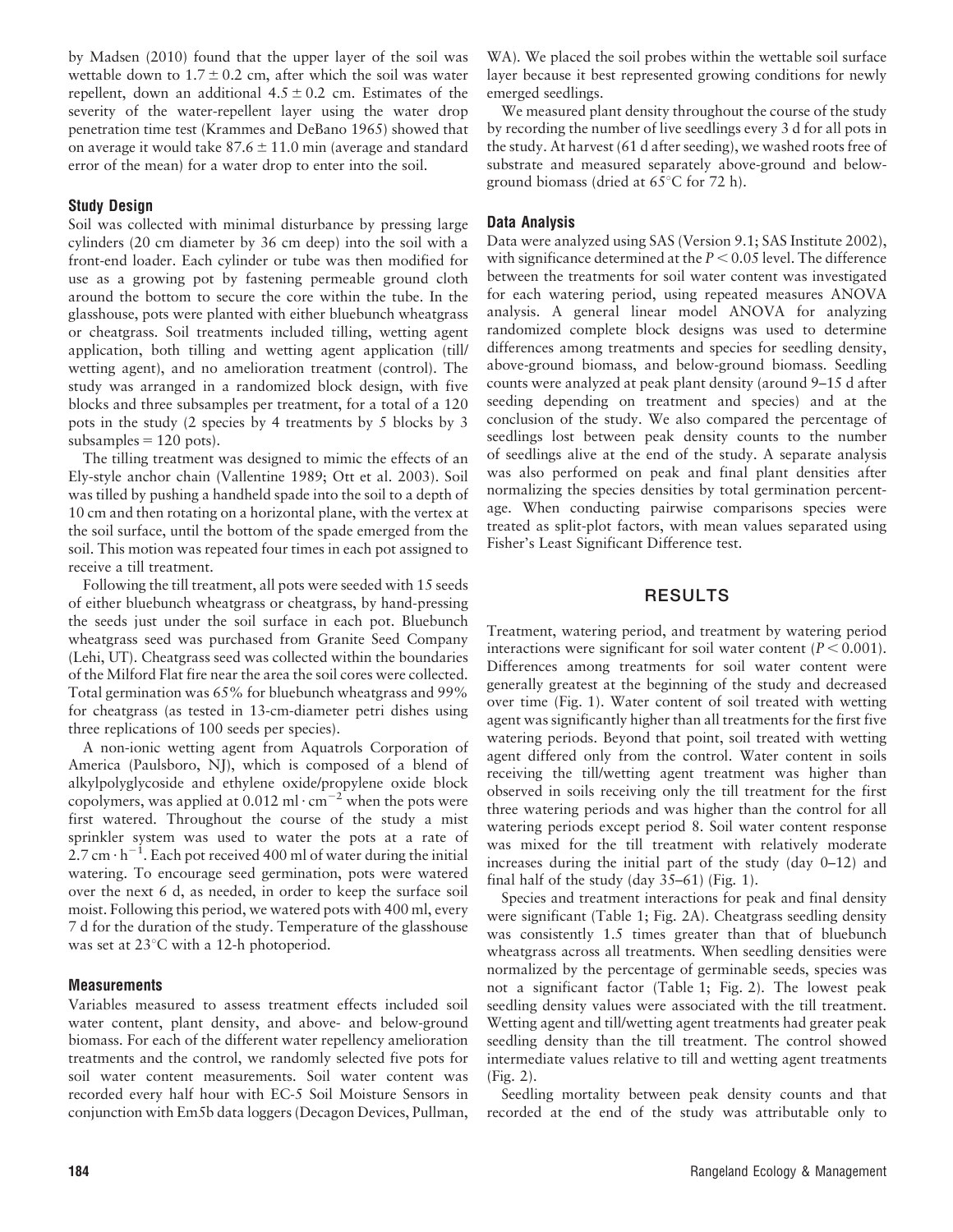

Figure 1. Average soil water content over the course of the study for control (C), till (T), wetting agent (WA), and till + wetting agent (T/WA) treatments. Significance is denoted by watering periods with different lowercase letters indicating significant differences among sampling periods  $(P < 0.05)$ .

treatment main effects (Table 1). Over the course of the study, seedling density dramatically decreased in the controls with 53% and 63% of the seedlings from peak density counts desiccating by the end of the study, for cheatgrass and bluebunch wheatgrass, respectively (Fig. 3). In contrast, relatively few seedlings desiccated in the till, wetting agent, and till/wetting agent treatments, with seedling loss ranging between 8% and 22% depending on the treatment and species (Fig. 3). At the conclusion of the study, plant density was similar between the control and till treatments, while wetting agent and till/wetting agent treatments had significantly higher plant densities than the till treatment (Fig. 2).

Differences in above-ground and below-ground biomass were also attributable to species and treatment main effects (Table 1). The wetting agent, till/wetting agent, and till treatment all produced more above-ground biomass than the control for both species (Fig. 4). A similar response was found for below-ground biomass with wetting agent and till/wetting agent treatments having greater below-ground biomass than the control. The till treatment also had more below-ground biomass in comparison to the control for cheatgrass; however, bluebunch wheatgrass was similar between the till and control for this parameter.

Table 1. P values from mixed-model ANOVA analysis results on the effects of species, treatment, and species by treatment interactions. Significant P values are italicized.

| Response variables                  | <b>Species</b> | Treatment | Species $\times$ Treatment |
|-------------------------------------|----------------|-----------|----------------------------|
| Peak density                        | < 0.001        | < 0.001   | 0.745                      |
| Final density                       | < 0.001        | < 0.001   | 0.335                      |
| Peak density normalized with germ.  | 0.471          | < 0.001   | 0.923                      |
| Final density normalized with germ. | 0.228          | < 0.001   | 0.977                      |
| Above-ground biomass                | < 0.001        | < 0.001   | 0.862                      |
| Below-ground biomass                | < 0.001        | < 0.001   | 0.093                      |



Figure 2. Seedling density of cheatgrass and bluebunch wheatgrass for the treatments control  $(C)$ , till  $(T)$ , wetting agent  $(WA)$ , and till + wetting agent (T/WA). Statistical analysis was performed at peak density (about 9–15 d after seeding depending on treatment and species) and final density. Different lowercase letters indicate significant differences

## **DISCUSSION**

among treatments ( $P < 0.05$ ).

The results of this study support earlier observations that wetting agents can ameliorate postfire water repellency and subsequently help restore ecohydrologic function, in conjunction with reseeding efforts (e.g., DeBano et al. 1967; Osborn et al. 1967; DeBano and Rice 1973; DeBano 1981). For example, the wetting agent treatment more than doubled plant density and tripled biomass production of bluebunch wheatgrass. Increases in seedling emergence, survival, and biomass production may be specifically related to higher soil water contents and therefore longer periods of available soil moisture during periods when emergence and early growth occurred (Figs. 1 and 2). In this study, differences in soil water content between wetting agent and non-wetting agent–treated soil was most pronounced at the beginning of the study, with the treatments becoming more similar over the study period (Fig. 1). The decreasing difference in soil water content between the treatments as the study progressed may be a result of higher plant water use associated with greater plant density and growth in the wetting agent treatment compared to the control (Fig. 1).

Soil tillage designed to simulate anchor chaining showed mixed results. Tillage had lower peak density values than both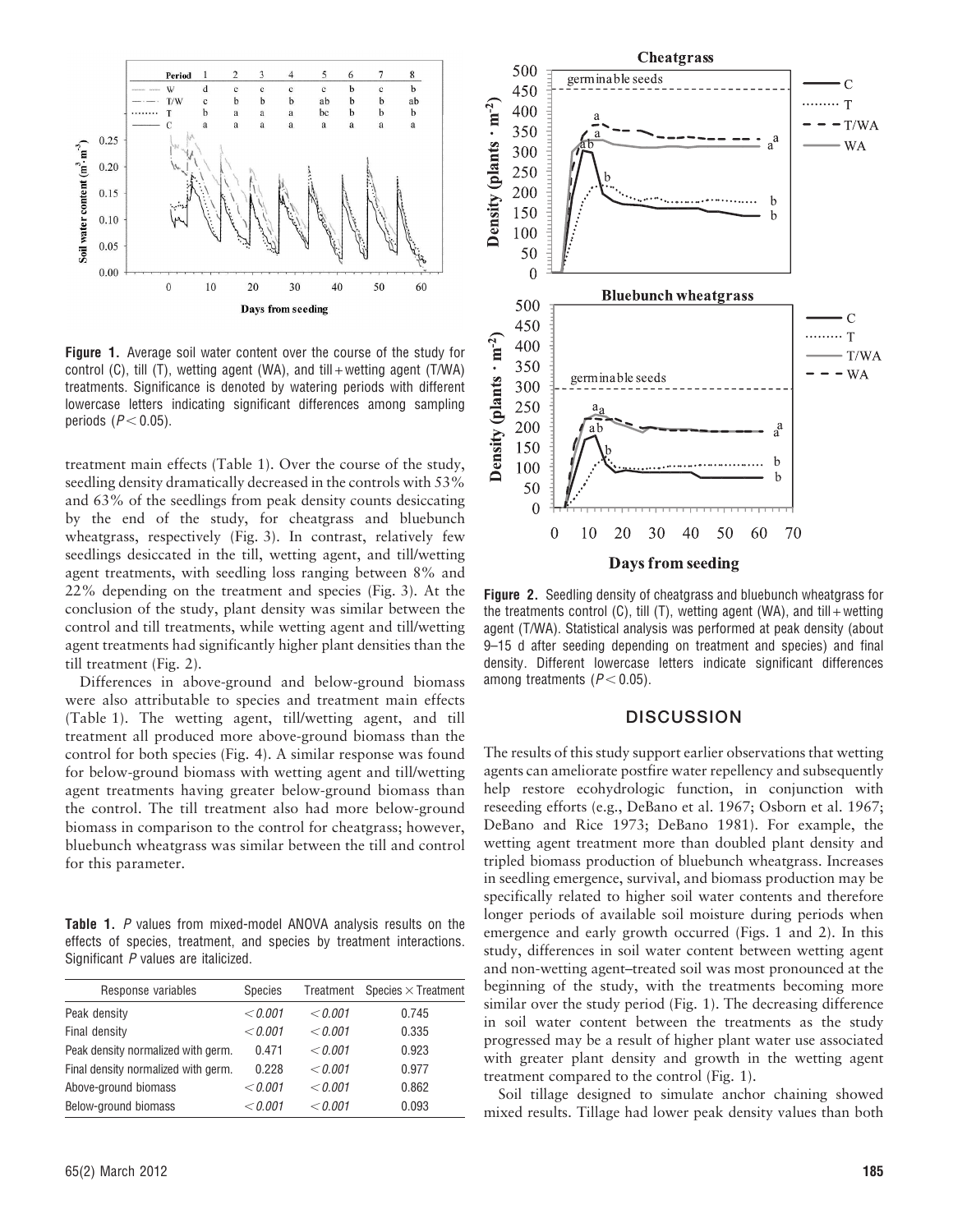

Figure 3. Seedlings lost over the course of the study for control (C), till (T), wetting agent (WA), and till +wetting agent (T/WA). Different lowercase letters indicate significant differences among treatments ( $P < 0.05$ ).

the control and wetting agent treatments; however, fewer seedlings desiccated over the period of study (Fig. 3), which resulted in the till treatment having, at least on average, higher seedling densities compared to the control (Fig. 2). Decreased seedling emergence in the till treatment was associated with lower soil water content near the soil surface. When the tilling treatment was implemented, water-repellent soil was brought to the soil surface. In this treatment we suspect that at the seed scale, soil water availability may have been limited for seeds in contact with the water-repellent soil, which resulted in relativity low seedling emergence. However, within this same treatment, there may have also been seeds that were associated with breaks in the water-repellent zone from the tilling of the soil. These breaks potentially created conditions favorable for seedling emergence and survival by creating a zone where the seedlings could be connected with the underlying soil moisture reserves. This study also indicates that mechanically tilling waterrepellent soil enhances plant growth. Lack of significance between the control and till treatment for seedling density (Fig. 2) but greater above-ground biomass in the till over the control (Fig. 4) suggests that growth of surviving seedlings was increased by increased root zone water availability associated with tilling.

In general there did not appear to be any significant benefit to applying both till and wetting agent treatments together over just adding wetting agent alone. In this study wetting agent application appears to be superior for increasing seedling emergence and plant density in comparison to tilling the soil. However, possible dissimilarities between glasshouse and field



Figure 4. Above- and below-ground biomass of cheatgrass, and bluebunch wheatgrass grown on water-repellent soil, for control (C), till (T), wetting agent (WA), and till + wetting agent (T/WA) treatments. Different lowercase letters indicate significant differences among treatments ( $P < 0.05$ ).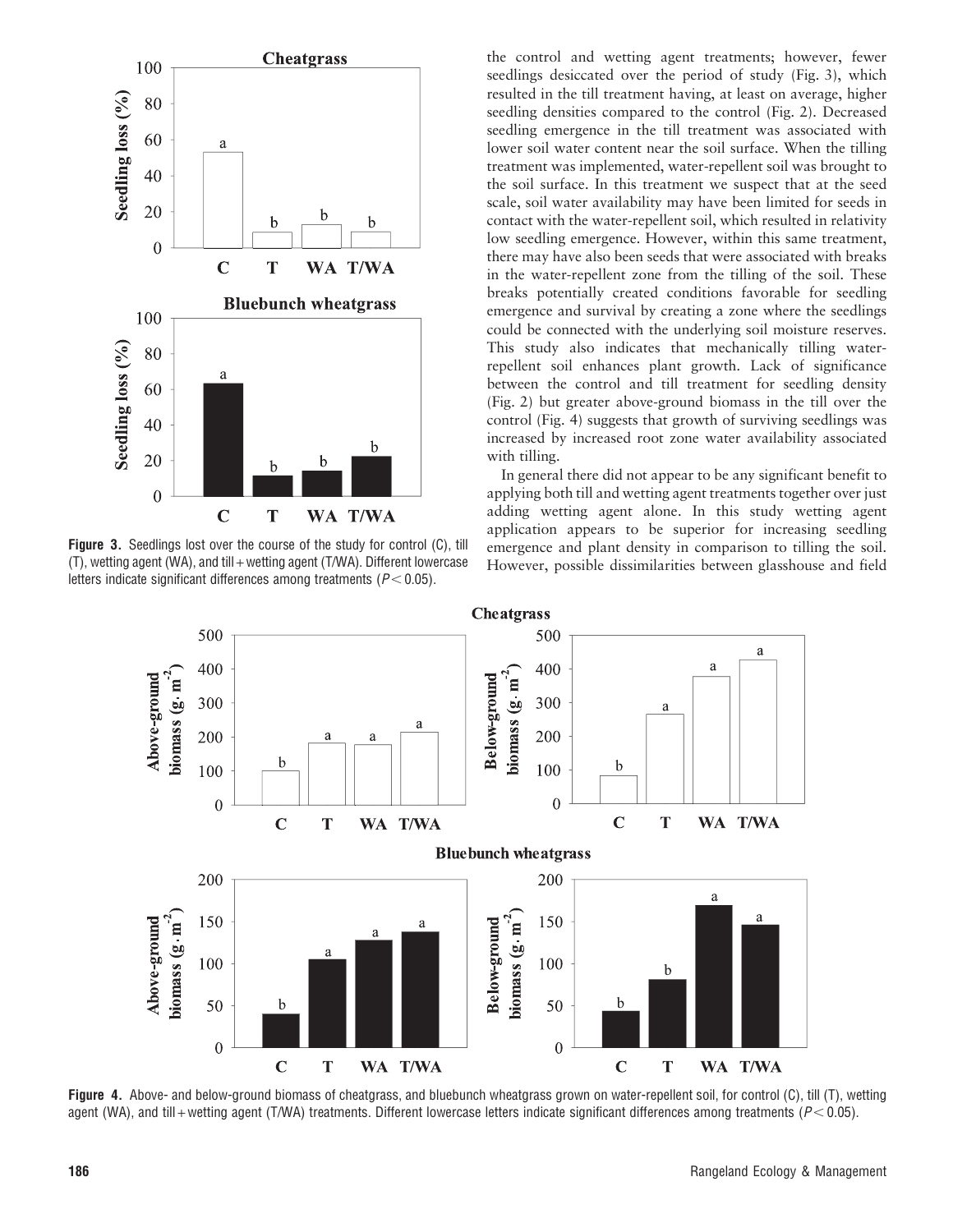conditions, treatments, and effects require that the results of this study be interpreted with caution. The tilling treatment implemented in this study was designed to replicate soil disturbance from an anchor chain, but our methods failed to capture other perceived benefits associated with the anchor chain treatment. For example, aerial seeding of low elevation rangeland systems usually requires some form of seed coverage to be successful (Whisenant 1999). A perceived benefit to anchor chaining not realized in this study is that the anchor chain can be an effective tool for covering broadcast seed (Ott et al. 2003; Juran et al. 2008). In addition, as the anchor chain is dragged across the ground, it increases the number of ''safe sites'' (i.e., microtopographic locations with increased duration and amount of soil moisture; Harper et al. 1965) by making depressions in the soil, knocking over trees, and distributing debris over the soil surface (Farmer 1995; Roundy and Vernon 1999; Ott et al. 2003). Consequently, the full utility of anchor chaining is not realized in this study; field work is merited for comparing anchor chaining, wetting agents, and a combination of the two for improving seedling emergence and plant survival.

This study also suggests that water repellency limits establishment success of bluebunch wheatgrass in a similar manner as cheatgrass. Consequently, restoration treatments applied to treat soil water repellency has the potential to also promote the establishment of cheatgrass and possibly other invasive weeds. Whether wetting agents or anchor chaining will promote weed invasion may be dependent on the presence of weed seed. Catastrophic wildfires provide invasive species the opportunity to spread into new areas, by increasing resource availability (Davis et al. 2000). Thus, reseeding efforts are implemented to establish desired species before invasive species can invade (USDI-BLM 1999; Epanchin-Niell et al. 2009; Knutson et al. 2009). When reseeding efforts are successful the desired species can be effective at preventing cheatgrass invasion (Thompson et al. 2006; Jessop and Anderson 2007). However, if postfire water repellency decreases seeding success, this soil condition could lead to dominance by cheatgrass and other invasive weeds. The potential negative effect of water repellency on survival of seeded species immediately after a wildfire may provide an opportunity for weed invasion after soil water repellency has dissipated one or more years after the fire. Therefore, if wetting agents or anchor chaining can increase establishment of desired species in water-repellent soil, there is a potential for both of these treatments to indirectly decrease weed invasion.

# MANAGEMENT IMPLICATIONS

Results of this study indicate that soil water repellency can impair seedling survival and plant growth of bluebunch wheatgrass and cheatgrass. Our data support the use of wetting agents as an effective means for mitigating the effects of soil water repellency and promoting establishment of bluebunch wheatgrass seeds and potentially other seeded species. This study did not show that soil tillage through anchor chaining would improve seedling density, but demonstrated that this treatment can enhance survival and biomass of those seedlings that do emerge. Wetting agents and anchor chaining also have the potential to promote establishment of weed species, suggesting that caution be used when implementing these treatments. Future research is merited for repeating this study in the field to evaluate the long-term effects of wetting agent application and anchor chaining on reseeding success.

#### ACKNOWLEDGMENTS

We are grateful to Daniel Zvirzdin, Kaitlynn Neville, and Madalyn Lynch for their assistance in conducting this research. We also would like to thank Stan Kostka from Aquatrols Corporation of America (Paulsboro, NJ, USA) for his technical support and donation of wetting agent.

## LITERATURE CITED

- ARNOLD, J. F., D. A. JAMESON, AND E. H. REID. 1964. The pinyon-juniper type of Arizona: effects of grazing, fire and tree control. Fort Collins, CO, USA: USDA Forest Service, Intermountain Forest and Range Experiment Station. Production Research Report No. 84. 353 p.
- BRISKE, D. D., S. D. FUHLENDORF, AND F. E. SMEINS. 2005. A unified framework for assessment and application of ecological thresholds. Rangeland Ecology & Management 59:225–236.
- D'ANTONIO, C. M., AND P. M. VITOUSEK. 1992. Biological invasions by exotic grasses, the grass/fire cycle, and global change. Annual Reviews in Ecology and Systematics 23:63–87.
- DAVIS, M. A., J. P. GRIME, AND K. THOMPSON. 2000. Fluctuating resources in plant communities: a general theory of invasibility. Journal of Ecology 88:528-534.
- DEBANO, L. F. 1981. Water-repellent soils: a state-of-the-art. Berkley, CA, USA: USDA Forest Service. General Technical Report PSW-46. 21 p.
- DEBANO, L. F., AND C. E. CONRAD. 1974. Effect of a wetting agent and nitrogen fertilizer on establishment of ryegrass and mustard on a burned watershed. Journal of Range Management 27:57–60.
- DEBANO, L. F., L. D. MANN, AND D. A. HAMILTON. 1970. Translocation of hydrophobic substances into soil by burning organic litter. Soil Science Society of America Proceedings 34:130–133.
- DEBANO, L. F., J. F. OSBORN, J. S. KRAMMES, AND J. LETEY, JR. 1967. Soil wettability and wetting agent our current knowledge of the problem. Berkeley, CA, USA: Pacific SW Forest and Range Experimental Station. US Forest Service Research Paper PSW-43. 13 p.
- DEBANO, L. F., AND R. M. RICE. 1973. Water-repellent soils: their implications in forestry. Journal of Forestry 71:220–223.
- DOERR, S. H., R. A. SHAKESBY, AND E. L. HUFFMAN. 2009. Soil water repellency: a key factor in postfire erosion. In: A. Cerda and P. Robichaud [EDS.]. Fire effects on soils and restoration strategies. Enfield, NH, USA: Science Publishers. 224 p.
- DOERR, S. H., R. A. SHAKESBY, AND R. P. D. WALSH. 2000. Soil water repellency, its characteristics, causes, and hydro-geomorphological consequences. Earth Science Reviews 51:33–65.
- EPANCHIN-NIELL, R., J. ENGLIN, AND D. NALLE. 2009. Investing in rangeland restoration in the Arid West, USA: countering the effects of an invasive weed on the longterm fire cycle. Journal of Environmental Management 91:370–379.
- FARMER, M. E. 1995. The effect of anchor chaining pinyon-juniper woodland on watershed values and big game animals in central Utah [M.S. thesis]. Provo, UT, USA: Brigham Young University. 47 p.
- GLENN, N. F., AND C. D. FINLEY. 2009. Fire and vegetation type effects on soil hydrophobicity and infiltration in the sagebrush-steppe. I. Field analysis. Journal of Arid Environments 74:653–659.
- HARPER, J. L., J. T. WILLIAMS, AND G. G. SAGAR. 1965. The behavior of seeds in soil. I. The heterogeneity of soil surfaces and its role in determining the establishment of plants from seed. Journal of Ecology 53:273–286.
- HORNE, D. J., AND J. C. MCINTOSH. 2000. Hydrophobic compounds in sands in New Zealand: extraction, characterization and proposed mechanisms for repellency expression. Journal of Hydrology 231–232:35–46.